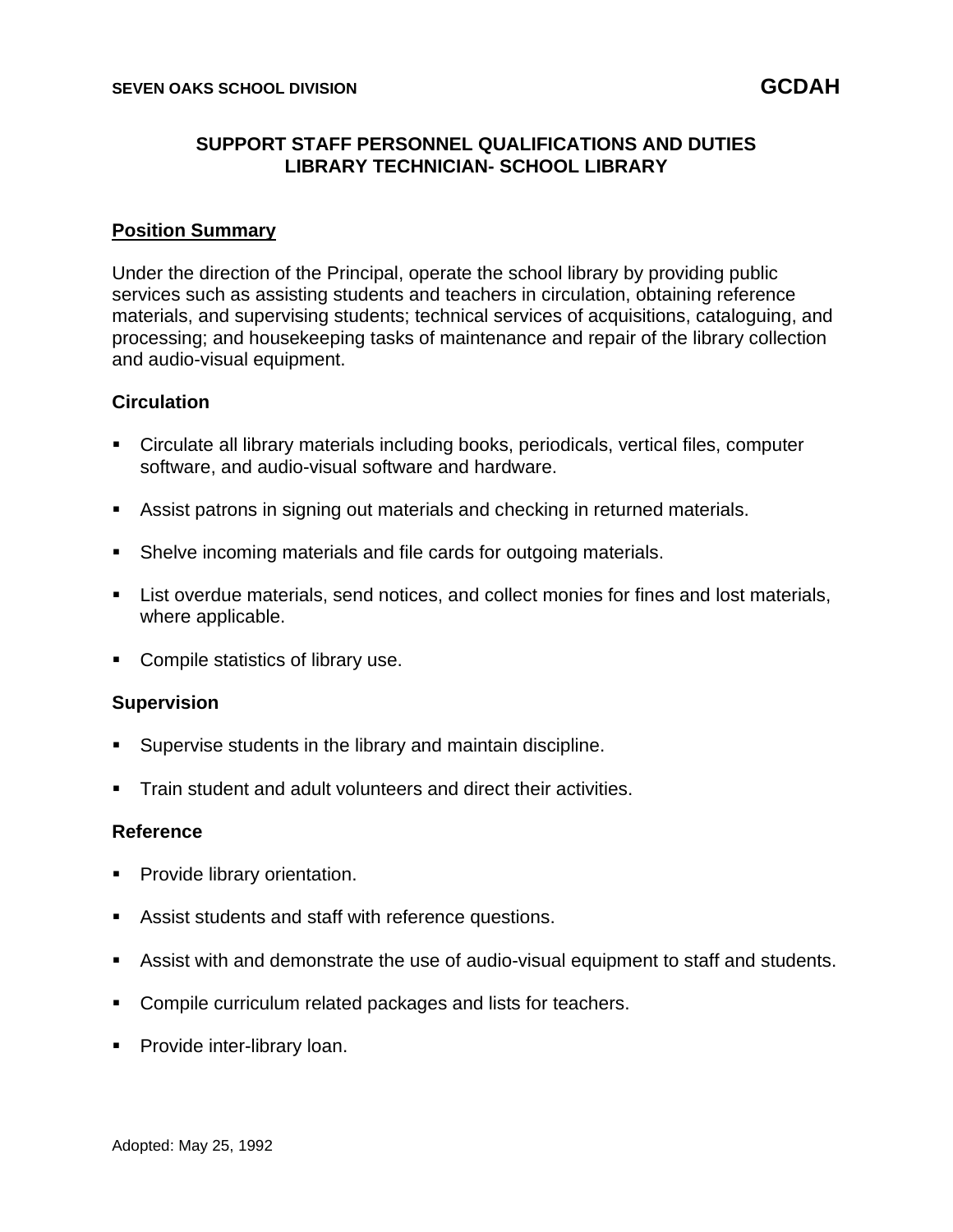## **SEVEN OAKS SCHOOL DIVISION GCDAH**

## **Promotion and Motivation**

- Coordinate library scheduling for classrooms and individual use.
- Create bulletin board and book displays. Organize book fairs, contests and book talks, conduct story telling.

## **Acquisitions**

- Compile desiderata file and organize requests for new materials, verify ordering data and check collection for duplication, follow curriculum guides, read book reviews, meet with publishing companies' representatives, and attend book sales.
- Select and recommend new acquisitions within budget(s), order materials, check incoming materials against invoices and purchase orders, and assign an accession number.
- Acquire and organize all forms of multi-media e.g., vertical files, periodicals, audio visual and computer software.

## **Cataloguing and Processing**

- Catalogue materials by classifying by discipline, assigning classification and selecting appropriate subject headings using standardized systems and texts.
- Keyboard card sets for the catalogue and shelf list. Maintain card catalogue by standardized rules.
- Process new materials for shelf or display.

### **Maintenance/Repairs**

- **EXED** Administer preventive maintenance and repair to the library collection and audiovisual equipment. Report major repairs to Maintenance Department and arrange for pick up.
- Maintain records for periodical renewals, control and claims.
- Record arrival of new audio-visual equipment for insurance and inventory purposes. Assemble new equipment.
- Conduct shelf reads.